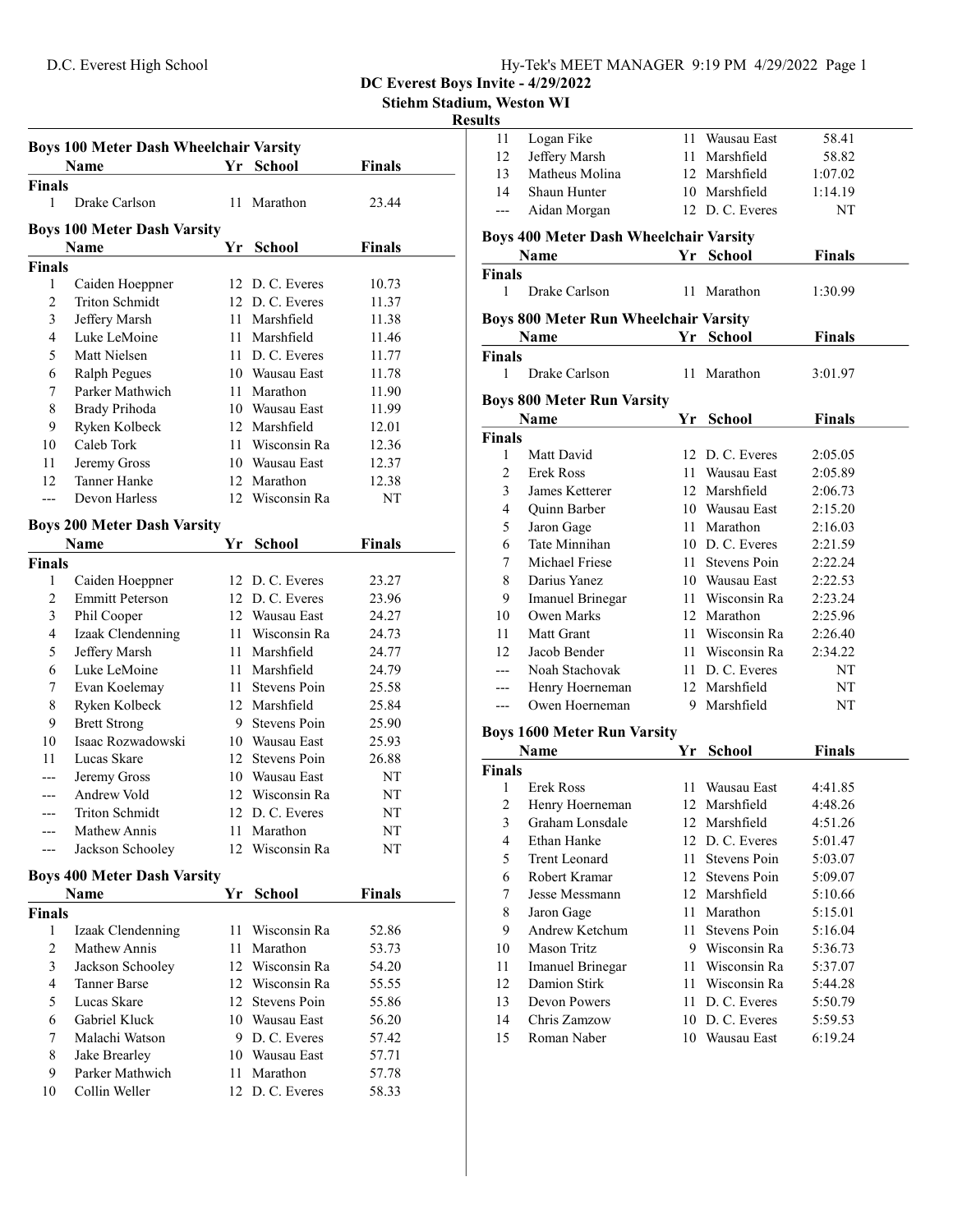DC Everest Boys Invite - 4/29/2022

Stiehm Stadium, Weston WI

#### Results

| <b>Boys 3200 Meter Run Varsity</b> |                                       |                  |                       |               |  |
|------------------------------------|---------------------------------------|------------------|-----------------------|---------------|--|
|                                    | <b>Name</b>                           | Yr               | <b>School</b>         | <b>Finals</b> |  |
| <b>Finals</b>                      |                                       |                  |                       |               |  |
| 1                                  | Colin Wellnitz                        |                  | 11 Wisconsin Ra       | 11:07.40      |  |
| $\overline{c}$                     | <b>Andrew Dziak</b>                   |                  | 9 Stevens Poin        | 11:13.04      |  |
| 3                                  | Thomas Cashmer                        |                  | 10 Marshfield         | 11:14.39      |  |
| 4                                  | Andrew Ketchum                        |                  | 11 Stevens Poin       | 11:28.41      |  |
| 5                                  | Logan Maciejewski                     |                  | 11 Wisconsin Ra       | 12:42.93      |  |
| 6                                  | Ian Blake                             |                  | 11 Marathon           | 12:47.74      |  |
| 7                                  | Owen Marks                            |                  | 12 Marathon           | 12:59.30      |  |
| 8                                  | Graham Faulkner                       |                  | 11 Wausau East        | 13:07.70      |  |
|                                    | Taylen Taylor                         |                  | 10 Wausau East        | NΤ            |  |
| ---                                | <b>Brecken Bancuk</b>                 |                  | 9 Wausau East         | NT            |  |
|                                    | <b>Boys 110 Meter Hurdles Varsity</b> |                  |                       |               |  |
|                                    | <b>Name</b>                           | Yr               | <b>School</b>         | <b>Finals</b> |  |
| <b>Finals</b>                      |                                       |                  |                       |               |  |
| 1                                  | <b>Blake Postler</b>                  |                  | 10 D.C. Everes        | 15.24         |  |
| $\overline{2}$                     | Michael Kindlarski                    |                  | 12 Marathon           | 15.64         |  |
| 3                                  | Mason Meyer                           |                  | 10 Wausau East        | 17.26         |  |
| 4                                  | Griffin Treankler                     |                  | 11 Marathon           | 17.59         |  |
| 5                                  | Coy Strehlow                          |                  | 9 D. C. Everes        | 17.66         |  |
| 6                                  | Finnegan McKellips                    |                  | 11 Wisconsin Ra       | 18.41         |  |
| 7                                  | Michael Murphy                        |                  | 10 Wausau East        | 18.81         |  |
| 8                                  | Dan'l Sullivan                        |                  | 10 Wausau East        | 20.35         |  |
| 9                                  | Joshua Peters                         |                  | 9 Marshfield          | 20.38         |  |
|                                    |                                       |                  | 10 Marshfield         |               |  |
| 10                                 | Trey Parr                             |                  | 9 Wisconsin Ra        | 20.42         |  |
| 11                                 | Peyton Rendmeister<br>Carson Kvernen  |                  | 12 Marshfield         | 25.65<br>NT   |  |
|                                    |                                       |                  |                       |               |  |
|                                    | <b>Boys 300 Meter Hurdles Varsity</b> |                  |                       |               |  |
|                                    | <b>Name</b>                           | Υr               | <b>School</b>         | Finals        |  |
| <b>Finals</b>                      |                                       |                  |                       |               |  |
| 1                                  | <b>Blake Postler</b>                  |                  | 10 D.C. Everes        | 42.45         |  |
| 2                                  | Griffin Treankler                     |                  | 11 Marathon           | 44.36         |  |
| 3                                  | Caleb Mouw                            |                  | 12 Wausau East        | 45.03         |  |
| 4                                  | Garrison Stockwell                    |                  | 10 Wausau East        | 47.51         |  |
| 5                                  | Coy Strehlow                          | 9                | D. C. Everes          | 48.12         |  |
| 6                                  | Michael Murphy                        |                  | 10 Wausau East        | 48.21         |  |
| 7                                  | Michael Kindlarski                    |                  | 12 Marathon           | 48.55         |  |
| 8                                  | Joshua Steinbach                      | 9.               | Marshfield            | 50.72         |  |
| 9                                  | Lawson Hephner                        |                  | 9 Wisconsin Ra        | 57.05         |  |
|                                    | Finnegan McKellips                    |                  | 11 Wisconsin Ra       | NT            |  |
| ---                                | Carson Kvernen                        |                  | 12 Marshfield         | NT            |  |
|                                    | <b>Boys 4x100 Meter Relay Varsity</b> |                  |                       |               |  |
|                                    | Team                                  |                  | <b>Relay</b>          | <b>Finals</b> |  |
| <b>Finals</b>                      |                                       |                  |                       |               |  |
| $\mathbf{1}$                       | D. C. Everest                         |                  |                       | 43.92         |  |
|                                    | 1) Caiden Hoeppner 12                 |                  | 2) Ty Strehlow 9      |               |  |
|                                    | 3) Matt Nielsen 11                    |                  | 4) Triton Schmidt 12  |               |  |
| 2                                  | Marshfield                            |                  |                       | 48.16         |  |
|                                    | 1) Isaac Dagit 11                     | 2) Simon Dagit 9 |                       |               |  |
|                                    | 3) Christian Chin 12                  |                  | 4) Joshua Schaefer 11 |               |  |
|                                    |                                       |                  |                       |               |  |

| Wisconsin Ra             | 49.20                  |
|--------------------------|------------------------|
| 1) Caleb Neuenfeldt 10   | 2) Teagen Treutel 11   |
| 3) Caleb Tork 11         | 4) Andrew Vold 12      |
| Wausau East              | 50.79                  |
| 1) Braden Imhoff 9       | 2) Zander Copenhaver 9 |
| 3) Jalon Bailey-Clark 9  | 4) Cole Ogstad 9       |
| Marathon                 | 57.25                  |
| 1) Michael Kindlarski 12 | 2) Logan Witberler 9   |
| 3) Wilson Marks 9        | 4) Tanner Hanke 12     |
|                          |                        |

# Boys 4x200 Meter Relay Varsity

|               | <b>Team</b>             | Relay            | <b>Finals</b>         |
|---------------|-------------------------|------------------|-----------------------|
| <b>Finals</b> |                         |                  |                       |
|               | D. C. Everest           |                  | 1:35.19               |
|               | 1) Clay Homan 11        | 2) Ty Strehlow 9 |                       |
|               | 3) Arlin Sangster 11    |                  | 4) Emmitt Peterson 12 |
| 2             | Wausau East             |                  | 1:39.25               |
|               | 1) Isaac Rozwadowski 10 |                  | 2) Turner Olson 10    |
|               | 3) Adam Symmank 10      |                  | 4) Ralph Pegues 10    |
| 3             | Marshfield              |                  | 1:39.97               |
|               | 1) Camren Dennee 12     |                  | 2) Ryken Kolbeck 12   |
|               | $3)$ Trey Parr 10       |                  | 4) Evan Pretsch 11    |
| 4             | Marathon                |                  | 1:56.98               |
|               | 1) Levi Krautkramer 9   |                  | 2) Wilson Marks 9     |
|               | 3) Logan Witberler 9    |                  | 4) River Stanecki 9   |

# Boys 4x400 Meter Relay Varsity

|                | Team                                                         | Relay            | <b>Finals</b>           |
|----------------|--------------------------------------------------------------|------------------|-------------------------|
| <b>Finals</b>  |                                                              |                  |                         |
| 1              | Wisconsin Ra                                                 |                  | 3:40.95                 |
|                | 1) Tanner Barse 12                                           |                  | 2) Izaak Clendenning 11 |
|                | 3) Jackson Schooley 12                                       |                  | 4) Lucas Schuld 10      |
| $\mathfrak{D}$ | Marshfield                                                   |                  | 3:41.65                 |
|                | 1) Jesse Messmann 12                                         |                  | 2) Graham Lonsdale 12   |
|                | 3) James Ketterer 12                                         |                  | 4) Michael Dick 11      |
| 3              | Marathon                                                     |                  | 3:46.54                 |
|                | 1) Mathew Annis 11                                           | 2) Jaron Gage 11 |                         |
|                | 3) Griffin Treankler 11                                      |                  | 4) Parker Mathwich 11   |
| 4              | D. C. Everest                                                |                  | 3:46.90                 |
|                | 1) Jack Graff 12                                             |                  | 2) Blake Postler 10     |
|                | 3) Matt Westphal 12                                          |                  | 4) Aidan Morgan 12      |
|                | Wausau East                                                  |                  | DQ                      |
|                | 1) Gabriel Kluck 10                                          | 2) Logan Fike 11 |                         |
|                | 3) Adam Symmank 10                                           |                  | 4) Caleb Mouw 12        |
|                | $\sim$ 0.00 $\sim$ $\sim$ $\sim$ $\sim$ $\sim$ $\sim$ $\sim$ |                  |                         |

## Boys 4x800 Meter Relay Varsity

| Team                           | Relay            | <b>Finals</b>      |
|--------------------------------|------------------|--------------------|
| <b>Finals</b>                  |                  |                    |
| Marshfield                     |                  | 9:03.20            |
| 1) Thomas Cashmer 10           |                  | 2) Michael Dick 11 |
| 3) Owen Hoerneman 9            |                  | 4) David Mckee 12  |
| D. C. Everest<br>$\mathcal{P}$ |                  | 9:06.60            |
| 1) Will Hagedorn 12            |                  | 2) Ethan Hanke 12  |
| 3) Tate Minnihan 10            | 4) Matt David 12 |                    |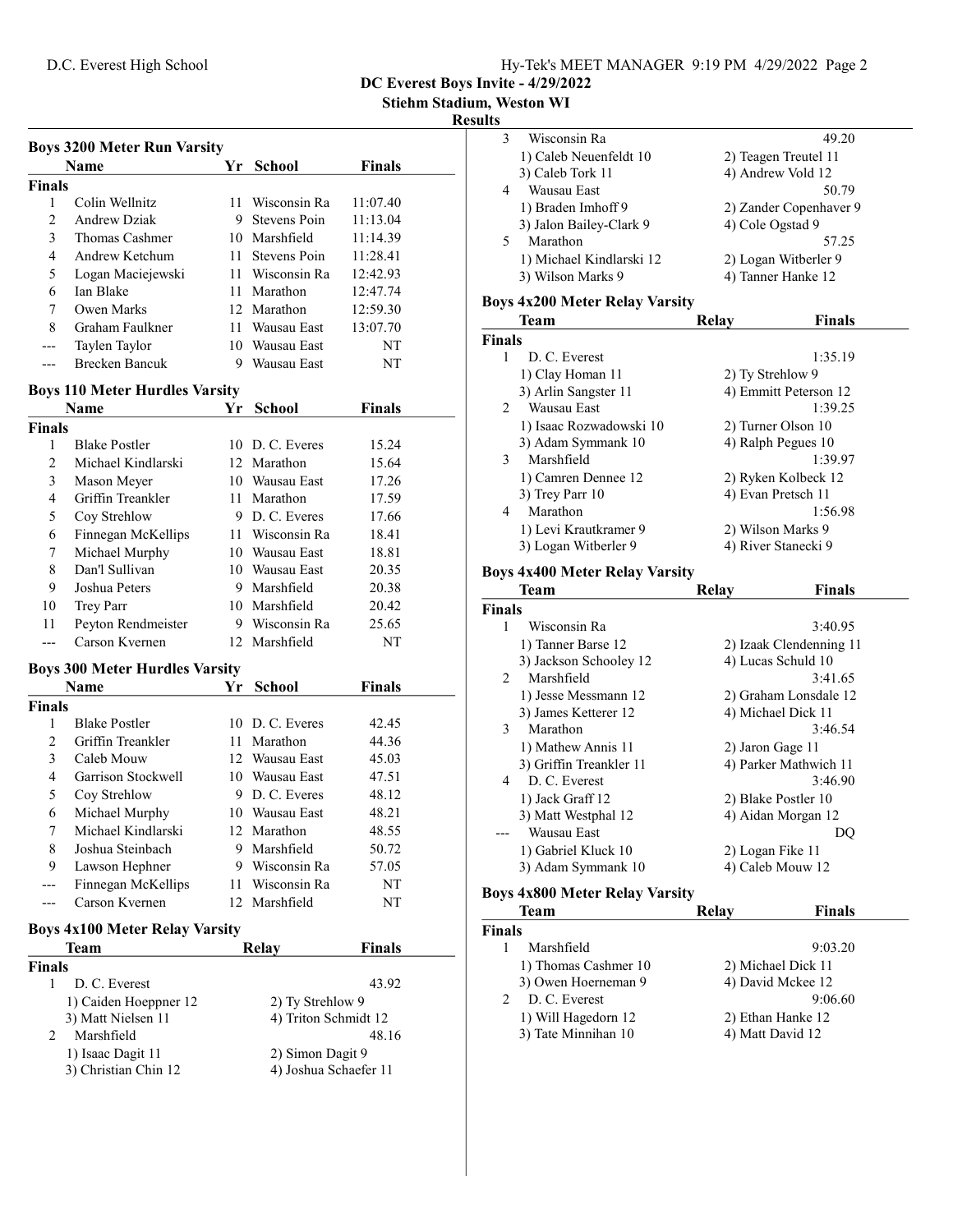Stiehm Stadium, Weston WI

# Results

| Finals  (Boys 4x800 Meter Relay Varsity) |                                |      |                        |               |  |
|------------------------------------------|--------------------------------|------|------------------------|---------------|--|
|                                          | <b>Team</b>                    |      | Relay                  | <b>Finals</b> |  |
| 3                                        | Wisconsin Ra                   |      |                        | 9:14.50       |  |
|                                          | 1) Tristian Brinegar 9         |      | 2) Imanuel Brinegar 11 |               |  |
|                                          | 3) Mason Tritz 9               |      | 4) Colin Wellnitz 11   |               |  |
| 4                                        | Wausau East                    |      |                        | 9:33.80       |  |
|                                          | 1) Jaydan Garrett 9            |      | 2) Darius Yanez 10     |               |  |
|                                          | 3) Taylen Taylor 10            |      | 4) Brecken Bancuk 9    |               |  |
| 5                                        | Marathon                       |      |                        | 10:09.60      |  |
|                                          | 1) Brandon Gitzlaff 10         |      | 2) Andrew Glennon 10   |               |  |
|                                          | 3) Owen Marks 12               |      | 4) Ian Blake 11        |               |  |
|                                          | <b>Boys High Jump Varsity</b>  |      |                        |               |  |
|                                          | Name                           | Yr   | <b>School</b>          | <b>Finals</b> |  |
| <b>Finals</b>                            |                                |      |                        |               |  |
| 1                                        | Owen Hagemeister               |      | 10 D.C. Everes         | J5-06.00      |  |
| $\overline{c}$                           | Mason Meyer                    |      | 10 Wausau East         | J5-04.00      |  |
| 3                                        | Finnegan McKellips             |      | 11 Wisconsin Ra        | J5-02.00      |  |
| 4                                        | Michael Murphy                 |      | 10 Wausau East         | J5-02.00      |  |
| 5                                        | Gavin Fravert                  |      | 12 Marshfield          | J5-00.00      |  |
| 6                                        | Joe Zeman                      |      | 10 Wisconsin Ra        | J5-00.00      |  |
| 7                                        | Dirk Vanderwyst                |      | 9 Marshfield           | J5-00.00      |  |
| ---                                      | Ethan Knecht                   |      | 9 Marshfield           | NΗ            |  |
|                                          |                                |      |                        |               |  |
|                                          | <b>Boys Pole Vault Varsity</b> |      |                        |               |  |
|                                          | Name                           | Yr   | <b>School</b>          | <b>Finals</b> |  |
| <b>Finals</b>                            |                                |      |                        |               |  |
| 1                                        | Keaton Oettinger               | 11-  | D. C. Everes           | J12-06.00     |  |
| 2                                        | Cameron Saari                  |      | 11 D. C. Everes        | J11-06.00     |  |
| 3                                        | Matt Nielsen                   |      | 11 D. C. Everes        | J11-06.00     |  |
| 4                                        | Quinn Barber                   |      | 10 Wausau East         | J11-00.00     |  |
| 5                                        | Evan Koelemay                  | 11 - | Stevens Poin           | J10-06.00     |  |
| 6                                        | Jackson Barber                 |      | 10 Stevens Poin        | J10-00.00     |  |
| 7                                        | Mathew Annis                   |      | 11 Marathon            | J10-00.00     |  |
| 8                                        | Michael Dick                   |      | 11 Marshfield          | J9-06.00      |  |
| 9                                        | Chris Reif                     |      | 10 Wausau East         | J9-00.00      |  |
| 10                                       | Thomas Lowe                    |      | 9 Wausau East          | J8-06.00      |  |
| 11                                       | Vaughn Kolbeck                 |      | 11 Marshfield          | J8-00.00      |  |
| 12                                       | Tanner Hanke                   |      | 12 Marathon            | J8-00.00      |  |
| ---                                      | Gavin Dillingham               | 11-  | Stevens Poin           | NΗ            |  |
|                                          | <b>Boys Long Jump Varsity</b>  |      |                        |               |  |
|                                          | Name                           | Yr   | <b>School</b>          | <b>Finals</b> |  |
| <b>Finals</b>                            |                                |      |                        |               |  |
| 1                                        | <b>Triton Schmidt</b>          |      | 12 D. C. Everes        | 22-07.00      |  |
| $\overline{2}$                           | Jeffery Marsh                  | 11   | Marshfield             | 20-02.25      |  |
| 3                                        | Owen Hagemeister               |      | 10 D.C. Everes         | 19-11.25      |  |
| 4                                        | Caleb Mouw                     |      | 12 Wausau East         | 19-03.25      |  |
| 5                                        | <b>Ralph Pegues</b>            |      | 10 Wausau East         | 18-10.50      |  |
| 6                                        | Hayden Arndt                   |      | 9 Wisconsin Ra         | 18-00.50      |  |
| 7                                        | Jaron Gage                     | 11 - | Marathon               | 17-04.00      |  |
| 8                                        | Isaac Rozwadowski              |      | 10 Wausau East         | 17-02.50      |  |
| 9                                        | Camren Dennee                  |      | 12 Marshfield          | 16-08.50      |  |
| 10                                       | Philip Ross                    | 11.  | Wisconsin Ra           | 16-04.50      |  |
| 11                                       | Gabe Golbach                   |      | 10 D.C. Everes         | 16-00.50      |  |
| 12                                       | Levi Krautkramer               | 9    | Marathon               | 14-11.25      |  |
|                                          |                                |      |                        |               |  |

| 13                                 | <b>Wilson Marks</b>                     |    | 9 Marathon      | 13-01.25      |  |  |
|------------------------------------|-----------------------------------------|----|-----------------|---------------|--|--|
|                                    | Carson Kvernen                          |    | 12 Marshfield   | ND            |  |  |
|                                    |                                         |    |                 |               |  |  |
|                                    | <b>Boys Triple Jump Varsity</b>         |    |                 |               |  |  |
|                                    | Name                                    | Yr | <b>School</b>   | <b>Finals</b> |  |  |
| <b>Finals</b>                      |                                         |    |                 |               |  |  |
| 1                                  | James Ketterer                          |    | 12 Marshfield   | 40-10.00      |  |  |
| $\mathfrak{2}$                     | Arlin Sangster                          |    | 11 D. C. Everes | 39-11.50      |  |  |
| 3                                  | Luke LeMoine                            |    | 11 Marshfield   | 39-08.75      |  |  |
| 4                                  | Flynn Huffman                           |    | 11 D. C. Everes | 38-08.75      |  |  |
| 5                                  | Griffin Treankler                       |    | 11 Marathon     | 38-04.00      |  |  |
| 6                                  | Brady Prihoda                           |    | 10 Wausau East  | 37-06.00      |  |  |
| 7                                  | Gavin Fravert                           |    | 12 Marshfield   | 37-03.00      |  |  |
| 8                                  | Jayden Zoesch                           |    | 10 D.C. Everes  | 37-00.25      |  |  |
| 9                                  | Michael Kindlarski                      |    | 12 Marathon     | 35-10.25      |  |  |
| 10                                 | Elouan Keroyant                         |    | 12 Wausau East  | 35-09.00      |  |  |
| 11                                 | Finnegan McKellips                      |    | 11 Wisconsin Ra | 35-04.75      |  |  |
| 12                                 | Philip Ross                             |    | 11 Wisconsin Ra | 33-09.00      |  |  |
| 13                                 | <b>Wilson Marks</b>                     |    | 9 Marathon      | 28-00.00      |  |  |
|                                    |                                         |    |                 |               |  |  |
|                                    | <b>Boys Shot Put Varsity</b>            |    |                 |               |  |  |
|                                    | Name                                    |    | Yr School       | Finals        |  |  |
| <b>Finals</b>                      |                                         |    |                 |               |  |  |
| 1                                  | Cole Stevens                            |    | 11 D. C. Everes | 52-01.00      |  |  |
| 2                                  | Noah Peterson                           |    | 11 Marshfield   | 42-08.00      |  |  |
| 3                                  | Sawyer Trevillian                       |    | 12 Wausau East  | 42-05.00      |  |  |
| 4                                  | <b>Brett Kay</b>                        |    | 11 D. C. Everes | 39-05.50      |  |  |
| 5                                  | Isaac Dagit                             |    | 11 Marshfield   | 39-04.00      |  |  |
| 6                                  | Greysen Reimer                          |    | 10 Wisconsin Ra | 39-02.00      |  |  |
| 7                                  | Marcus Gruszynski                       |    | 10 Wausau East  | 38-11.00      |  |  |
| $\,$ $\,$                          | Nolan Bach                              |    | 10 Stevens Poin | 38-06.00      |  |  |
| 9                                  | Camren Dennee                           |    | 12 Marshfield   | 38-04.50      |  |  |
| 10                                 | Aidon Ferk                              |    | 11 Wisconsin Ra | 38-04.00      |  |  |
| 11                                 | Brayden Sturm                           |    | 11 Marathon     | 38-02.50      |  |  |
| 12                                 | Nate Smith                              |    | 12 Stevens Poin | 35-10.50      |  |  |
| 13                                 | Gannon Voegtline                        |    | 10 Wausau East  | 35-08.50      |  |  |
| 14                                 | Ethan Ehlinger                          |    | 10 Stevens Poin | 34-10.00      |  |  |
| 15                                 | Sam Scheidegger                         |    | 11 Wisconsin Ra | 34-00.50      |  |  |
| 16                                 | Branden Jorgensen                       |    | 11 Marathon     | 29-01.00      |  |  |
|                                    |                                         |    |                 |               |  |  |
|                                    | <b>Boys Shot Put Wheelchair Varsity</b> |    |                 |               |  |  |
|                                    | <b>Name</b>                             |    | Yr School       | Finals        |  |  |
| <b>Finals</b>                      |                                         |    |                 |               |  |  |
| 1                                  | Drake Carlson                           | 11 | Marathon        | 19-03.00      |  |  |
|                                    | <b>Boys Discus Throw Varsity</b>        |    |                 |               |  |  |
| <b>School</b><br><b>Name</b><br>Yr |                                         |    |                 | <b>Finals</b> |  |  |
| <b>Finals</b>                      |                                         |    |                 |               |  |  |
| 1                                  | Cole Stevens                            | 11 | D. C. Everes    | 163-01        |  |  |
| $\mathfrak{2}$                     | Sawyer Trevillian                       |    | 12 Wausau East  | 144-02        |  |  |
| 3                                  | Xander Kracium                          |    | 11 D.C. Everes  |               |  |  |
|                                    |                                         |    |                 | 129-06        |  |  |
| 4                                  | Isaac Dagit                             |    | 11 Marshfield   | 108-07        |  |  |
| 5                                  | Marcus Gruszynski                       |    | 10 Wausau East  | 108-04        |  |  |
| 6                                  | Brayden Sturm                           |    | 11 Marathon     | 106-03        |  |  |
| 6                                  | Camren Dennee                           |    | 12 Marshfield   | 106-03        |  |  |
| 8                                  | Aidon Ferk                              | 11 | Wisconsin Ra    | 103-05        |  |  |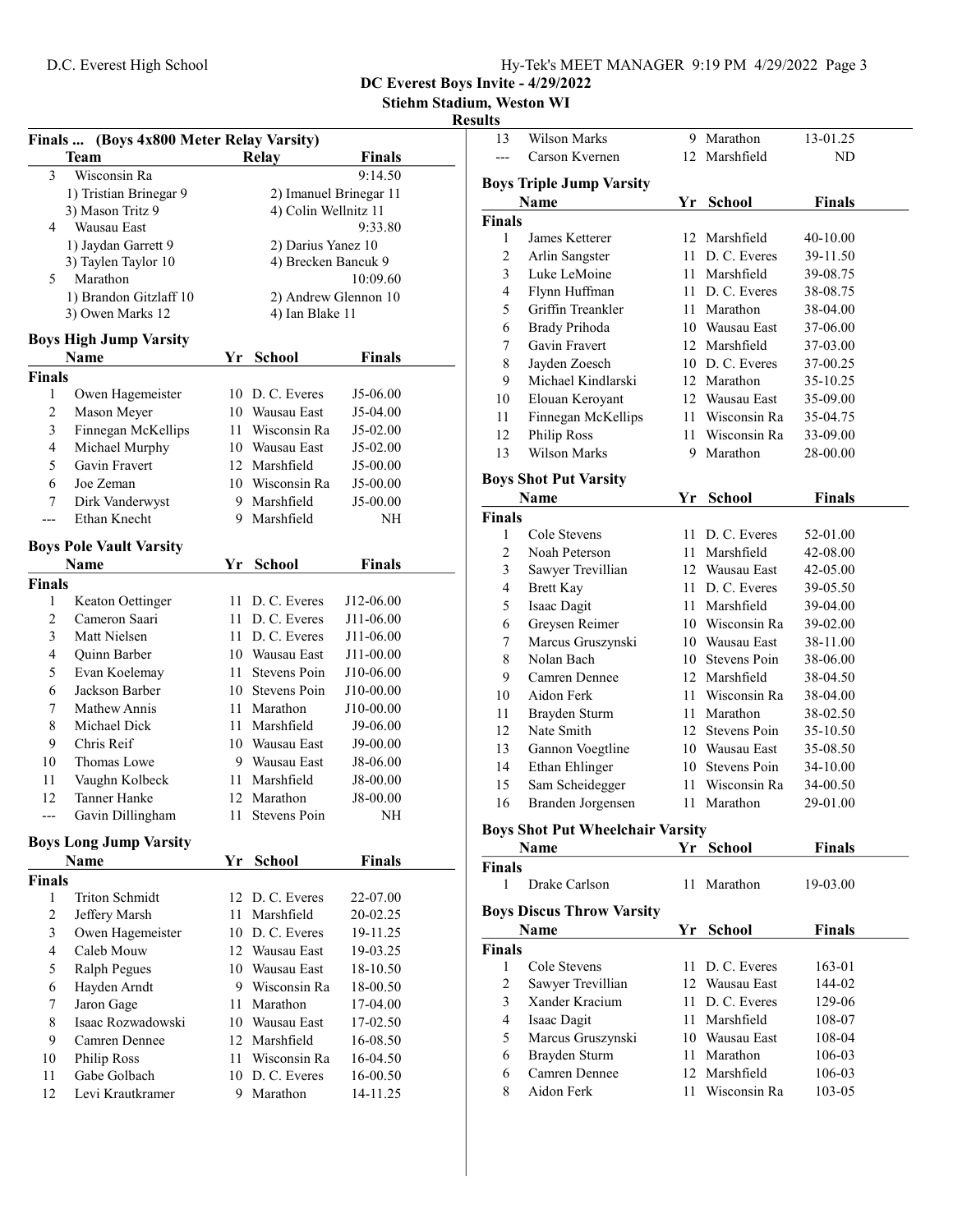Stiehm Stadium, Weston WI

# $Results$ </u>

| (Boys Discus Throw Varsity)<br>Finals |                                           |          |                              |               |
|---------------------------------------|-------------------------------------------|----------|------------------------------|---------------|
|                                       | Name                                      | Yr       | <b>School</b>                | Finals        |
| 9                                     | Cha Xiong                                 | 11       | Wausau East                  | $91 - 10$     |
| 10                                    | Gavyn Laack                               |          | 10 Wisconsin Ra              | 91-03         |
| 11                                    | Kao Thao                                  |          | 11 Wisconsin Ra              | 91-01         |
| 12                                    | Ethan Knecht                              |          | 9 Marshfield                 | 85-00         |
| 13                                    | Branden Jorgensen                         |          | 11 Marathon                  | 71-03         |
|                                       | <b>Boys 100 Meter Dash Junior Varsity</b> |          |                              |               |
|                                       | Name                                      |          | Yr School                    | <b>Finals</b> |
| <b>Finals</b>                         |                                           |          |                              |               |
| 1                                     | Arlin Sangster                            |          | 11 D. C. Everes              | 11.58         |
| 2                                     | Flynn Huffman                             |          | 11 D. C. Everes              | 11.59         |
| 3                                     | Max Dennee                                |          | 11 D. C. Everes              | 11.63         |
| 4                                     | Lucas Skare                               |          | 12 Stevens Poin              | 11.73         |
| 5                                     | Jaiden Easter                             |          | 9 D.C. Everes                | 11.74         |
| 6                                     | <b>Brett Strong</b>                       |          | 9 Stevens Poin               | 11.80         |
| 7                                     | Keaton Oettinger                          |          | 11 D. C. Everes              | 11.83         |
| 8                                     | Morgan Miskowiak                          |          | 9 D.C. Everes                | 11.93         |
| 9                                     | Isaiah Floyd                              |          | 9 D.C. Everes                | 11.96         |
| 10                                    | Christian Chin                            |          | 12 Marshfield                | 12.01         |
| 10                                    | Joshua Schaefer                           |          | 11 Marshfield                | 12.01         |
| 12                                    | Justin Woller                             |          | 11 D. C. Everes              | 12.02         |
| 13                                    | Brady Koch                                |          | 11 D. C. Everes              | 12.08         |
| 13                                    | Cameron Saari                             |          | 11 D. C. Everes              | 12.08         |
| 15                                    | Matt Westphal                             |          | 12 D. C. Everes              | 12.09         |
| 16                                    | <b>Deavion Broaders</b>                   |          | 9 D. C. Everes               | 12.10         |
| 17                                    |                                           |          | 10 Stevens Poin              | 12.14         |
| 18                                    | Ayden Osowski                             | 11       | Marshfield                   | 12.15         |
| 19                                    | Vaughn Kolbeck<br>Greysen Reimer          |          | 10 Wisconsin Ra              | 12.18         |
| 19                                    | Gabe Golbach                              |          | 10 D.C. Everes               | 12.18         |
| 21                                    |                                           |          | 10 D.C. Everes               | 12.30         |
| 22                                    | Owen Hagemeister<br><b>Austin Thoune</b>  |          | 10 D.C. Everes               | 12.31         |
| 23                                    | Gavin Stelzer                             |          | 9 Stevens Poin               | 12.33         |
| 24                                    | Samuel Ollech                             |          | 12 Stevens Poin              | 12.34         |
| 25                                    | Mason Rose                                | 11 -     | Stevens Poin                 | 12.35         |
| 26                                    |                                           |          | 10 D.C. Everes               | 12.36         |
|                                       | Dylan Neuendank                           |          |                              |               |
| 27                                    | Gage Guthman                              |          | 10 Wisconsin Ra              | 12.49         |
| 28                                    | Riley Imhoff                              |          | 10 Wausau East               | 12.51         |
| 28                                    | Anthony Mittelstaedt<br>Isaac Rosales     | 12<br>10 | Stevens Poin<br>D. C. Everes | 12.51         |
| 30<br>30                              | Lucas Bronk                               | 11       | Stevens Poin                 | 12.52         |
|                                       |                                           |          |                              | 12.52         |
| 30                                    | Jaybreal Palbrach-Mata                    | 11       | Stevens Poin                 | 12.52         |
| 33                                    | Marcus Gibbs<br>Jack McGovern             |          | 10 Wausau East               | 12.53         |
| 34                                    |                                           |          | 12 Wausau East               | 12.59         |
| 35                                    | Ethan Sampson                             | 9        | Marshfield                   | 12.61         |
| 36                                    | Trey Olson                                | 9        | D. C. Everes                 | 12.64         |
| 36                                    | Cole Ogstad                               | 9.       | Wausau East                  | 12.64         |
| 36                                    | Simon Dagit                               | 9.       | Marshfield                   | 12.64         |
| 36                                    | Jed Drews                                 | 10       | D. C. Everes                 | 12.64         |
| 40                                    | Jayden Zoesch                             |          | 10 D.C. Everes               | 12.65         |
| 40                                    | Chris Reif                                |          | 10 Wausau East               | 12.65         |
| 40                                    | David Thao                                |          | 9 D.C. Everes                | 12.65         |
| 43                                    | Joe Zeman                                 |          | 10 Wisconsin Ra              | 12.66         |
| 43                                    | Cha Xiong                                 | 11       | Wausau East                  | 12.66         |
| 43                                    | Braden Imhoff                             | 9        | Wausau East                  | 12.66         |

| п:       | Name                                      | Yr   | School                            | <b>Finals</b>  |
|----------|-------------------------------------------|------|-----------------------------------|----------------|
|          | <b>Boys 200 Meter Dash Junior Varsity</b> |      |                                   |                |
|          |                                           |      |                                   |                |
| ---      | George Pyefinch                           | 12   | Stevens Poin                      | NT             |
| ---      | Caedmon Anderson                          |      | 9 D.C. Everes                     | NΤ             |
| ---      | Allius White-Eagle                        |      | 10 Wisconsin Ra                   | NT             |
|          | Max St.Myers                              |      | 9 Wisconsin Ra                    | NT             |
|          | Yeeleng Thao                              |      | 9 D.C. Everes                     | NΤ             |
|          | Jonah Rasmussen                           |      | 9 Wisconsin Ra                    | NT             |
| ---      | Austin Tysver                             |      | 12 Marshfield                     | NT             |
|          | Wyatt Geier                               |      | 11 D. C. Everes                   | NT             |
| ---      | Rodney Olson                              |      | 11 D. C. Everes                   | NT             |
| 87       | Keegan Nye                                |      | 9 D.C. Everes                     | 15.54          |
| 85       | Abraham Juarez                            | 9.   | Wisconsin Ra                      | 15.46          |
| 85       | Yulian Bahena-ruacho                      | 10   | Marshfield                        | 15.46          |
| 84       | Aiden Lang                                |      | 10 Marathon                       | 15.43          |
| 83       | Jose Garcia                               |      | 10 Marathon                       | 15.26          |
| 82       | Chethan Inampudi                          |      | 9 Stevens Poin                    | 14.87          |
| 81       | Peyton Rendmeister                        |      | 9 Wisconsin Ra                    | 14.14          |
| 80       | John Pyefinch                             | 11 - | Stevens Poin                      | 14.00          |
| 79       | Jesse Hernandez                           | 11 - | <b>Stevens Poin</b>               | 13.99          |
| 78       | Ian Kohel                                 |      | 9 D.C. Everes                     | 13.94          |
| 77       | Thomas Lowe                               |      | 9 Wausau East                     | 13.89          |
| 76       | Dillon McHugh                             |      | 9 Marshfield                      | 13.88          |
| 75       | Alex Weller                               |      | 9 D.C. Everes                     | 13.87          |
| 74       | Monty Woltmann                            |      | 9 Marshfield                      | 13.86          |
| 73       | Dirk Vanderwyst                           |      | 9 Marshfield                      | 13.80          |
| 72       | Landen Kirksey                            |      | 9 D.C. Everes                     | 13.71          |
| $71\,$   | Mason Seidel                              |      | Marshfield                        | 13.65          |
| 70       | Matthew Uphoff                            |      | 9 Marshfield                      | 13.61          |
| 69       | Cristian Lindeman                         |      | 9 Stevens Poin                    | 13.59          |
| 67       | Lawson Hephner                            |      | 9 Wisconsin Ra                    | 13.47          |
| 67       | Marquell Wraggs                           |      | 10 Wausau East                    | 13.47          |
| 66       | <b>Brendan Pond</b>                       |      | 9 Wisconsin Ra                    | 13.35          |
| 65       |                                           |      | 11 D. C. Everes                   | 13.34          |
| 64       | <b>Braydon Briggs</b><br>Daniel Gerrits   |      | 11 D. C. Everes                   | 13.32          |
| 62       |                                           |      | 12 Marshfield                     | 13.30          |
|          | Matheus Molina                            |      |                                   | 13.30          |
| 62       | August Zimmermann<br>Collin Nielson       |      | 9 D.C. Everes                     | 13.28          |
| 61       |                                           |      | 12 D.C. Everes                    | 13.27          |
| 60       | Dean Kopecky<br>Maks Salienko             |      | 9 Stevens Poin                    | 13.25          |
| 59       | Holden Theilig                            |      | 9 D.C. Everes                     |                |
| 57<br>58 |                                           |      | 9 D.C. Everes                     | 12.99<br>13.11 |
|          | Luke Tompkins<br>Kaden Moreau             |      | 9 Stevens Poin                    |                |
| 56       |                                           |      | 10 Marshfield                     | 12.98          |
| 54       | Alex Halverson                            | 10   | Stevens Poin                      | 12.95<br>12.95 |
| 54       | Walker Heck                               | 9.   | Stevens Poin                      | 12.84          |
| 53       | Nathan Mathis                             | 11 - | Marshfield                        | 12.80          |
| 52       | Noah Block                                |      | 10 Wausau East                    |                |
| 51       | Hayden Arndt<br>Jalon Bailey-Clark        |      | 9 Wausau East                     | 12.74<br>12.76 |
| 48<br>50 | Teagen Treutel                            |      | 11 Wisconsin Ra<br>9 Wisconsin Ra | 12.68          |
| 48       | Lunar Gaetz                               |      | 11 Wisconsin Ra                   | 12.68          |
| 46       | Landon Posto                              |      | 10 D.C. Everes                    | 12.67          |
| 46       | Gavin Dillingham                          | 11 - | <b>Stevens Poin</b>               | 12.67          |
|          |                                           |      |                                   |                |

| Name          | r r scnool     | <b>Finals</b> |
|---------------|----------------|---------------|
| <b>Finals</b> |                |               |
| 1 Clay Homan  | 11 D.C. Everes | 24.47         |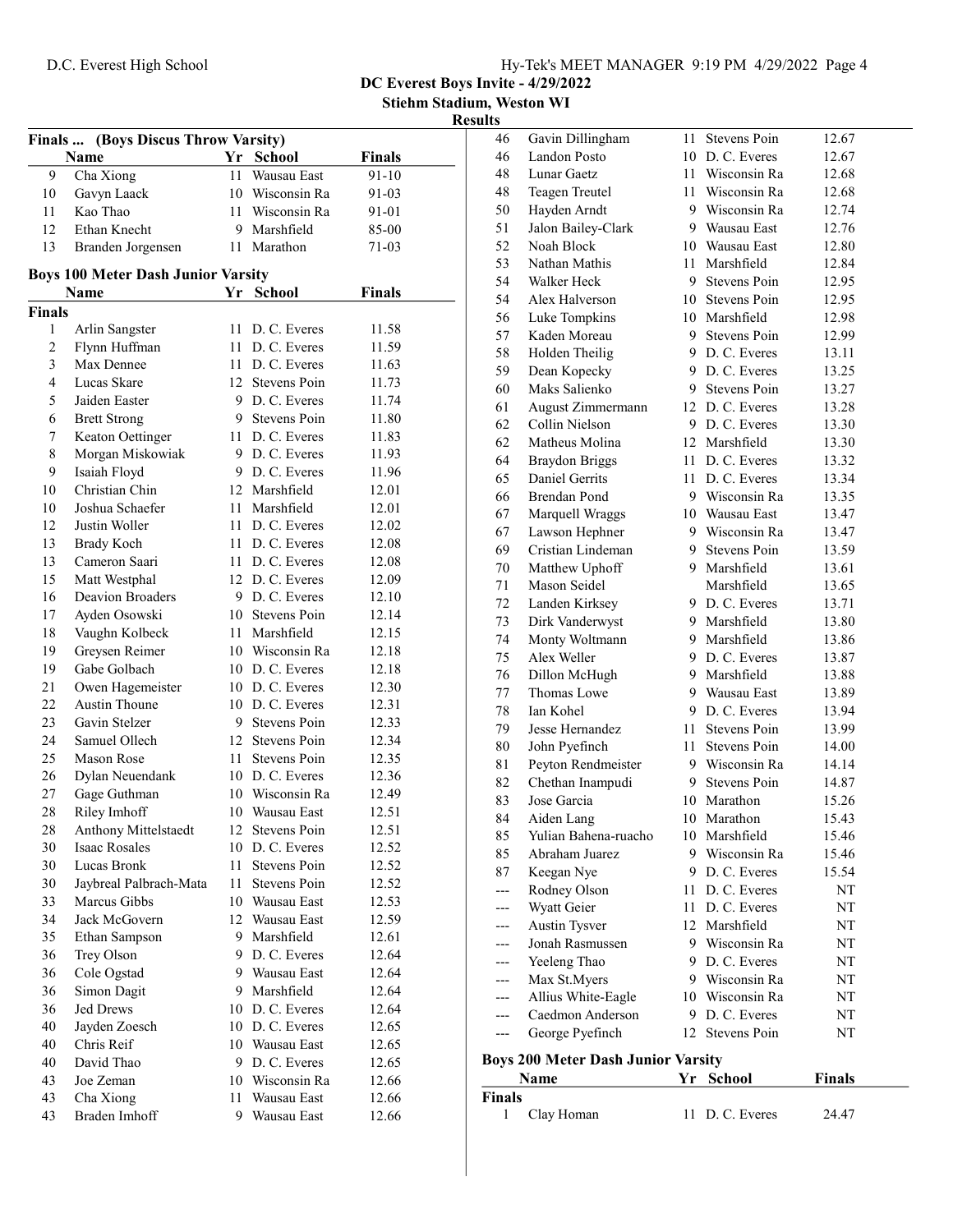$\overline{\phantom{0}}$ 

|  | Hy-Tek's MEET MANAGER 9:19 PM 4/29/2022 Page 5 |  |  |
|--|------------------------------------------------|--|--|
|  |                                                |  |  |

DC Everest Boys Invite - 4/29/2022 Stiehm Stadium, Weston WI Results

| Finals  (Boys 200 Meter Dash Junior Varsity) |                        |      |                    |               |  |
|----------------------------------------------|------------------------|------|--------------------|---------------|--|
|                                              | Name                   |      | Yr School          | <b>Finals</b> |  |
| $\mathfrak{2}$                               | Jake Brearley          | 10   | <b>Wausau East</b> | 25.45         |  |
| 3                                            | Joshua Schaefer        | 11 - | Marshfield         | 25.57         |  |
| 4                                            | Trey Parr              |      | 10 Marshfield      | 25.65         |  |
| 5                                            | Nathan Zdroik          |      | 9 Stevens Poin     | 25.66         |  |
| 6                                            | Mason Rose             | 11 - | Stevens Poin       | 25.76         |  |
| 7                                            | Malachi Watson         |      | 9 D.C. Everes      | 25.80         |  |
| 8                                            | <b>Brady Koch</b>      |      | 11 D. C. Everes    | 25.91         |  |
| 9                                            | Ayden Osowski          |      | 10 Stevens Poin    | 25.92         |  |
| 10                                           | Isaac Dagit            |      | 11 Marshfield      | 25.94         |  |
| 11                                           | Flynn Huffman          |      | 11 D. C. Everes    | 26.00         |  |
| 12                                           | Evan Pretsch           |      | 11 Marshfield      | 26.04         |  |
| 13                                           | Vaughn Kolbeck         |      | 11 Marshfield      | 26.12         |  |
| 14                                           | Garrison Stockwell     |      | 10 Wausau East     | 26.39         |  |
| 15                                           | Holden Theilig         |      | 9 D.C. Everes      | 26.44         |  |
| 16                                           | <b>Brett Gast</b>      |      | 10 D.C. Everes     | 26.47         |  |
|                                              |                        |      |                    |               |  |
| 17                                           | Lucas Bronk            | 11.  | Stevens Poin       | 26.57         |  |
| 18                                           | Isaiah Floyd           |      | 9 D. C. Everes     | 26.64         |  |
| 19                                           | Caleb Tork             | 11.  | Wisconsin Ra       | 26.67         |  |
| 20                                           | Travis Weigel          |      | 9 Marshfield       | 26.72         |  |
| 21                                           | Morgan Miskowiak       |      | 9 D.C. Everes      | 26.81         |  |
| 22                                           | <b>Jed Drews</b>       |      | 10 D.C. Everes     | 26.91         |  |
| 23                                           | Hayden Arndt           |      | 9 Wisconsin Ra     | 26.93         |  |
| 24                                           | Pacey Weber            |      | 10 Wausau East     | 27.03         |  |
| 25                                           | Mason Meyer            |      | 10 Wausau East     | 27.14         |  |
| 26                                           | Ethan Sampson          | 9.   | Marshfield         | 27.18         |  |
| 27                                           | Colten McMillen        |      | 9 Wisconsin Ra     | 27.28         |  |
| 28                                           | Maks Salienko          | 9    | Stevens Poin       | 27.34         |  |
| 28                                           | Simon Dagit            | 9.   | Marshfield         | 27.34         |  |
| 30                                           | <b>Daniel Gerrits</b>  | 11 - | D. C. Everes       | 27.44         |  |
| 31                                           | Lunar Gaetz            | 11 - | Wisconsin Ra       | 27.47         |  |
| 32                                           | Trey Olson             |      | 9 D.C. Everes      | 27.48         |  |
| 33                                           | Riley Imhoff           |      | 10 Wausau East     | 27.55         |  |
| 34                                           | Braden Imhoff          |      | 9 Wausau East      | 27.67         |  |
| 35                                           | <b>Austin Thoune</b>   |      | 10 D.C. Everes     | 27.72         |  |
| 36                                           | Jaydan Garrett         |      | 9 Wausau East      | 27.73         |  |
| 37                                           | Teagen Treutel         | 11   | Wisconsin Ra       | 27.74         |  |
| 38                                           | Jaybreal Palbrach-Mata | 11   | Stevens Poin       | 27.78         |  |
| 39                                           | Landon Posto           | 10   | D. C. Everes       | 27.84         |  |
| 40                                           | Mason Dillingham       | 9    | Stevens Poin       | 27.92         |  |
| 41                                           | Luke Tompkins          | 10   | Marshfield         | 27.94         |  |
| 42                                           | <b>Isaac Rosales</b>   |      | 10 D.C. Everes     | 28.03         |  |
| 42                                           | Walker Heck            |      | 9 Stevens Poin     | 28.03         |  |
| 44                                           | Gabriel Smith          |      | 9 Stevens Poin     | 28.10         |  |
| 45                                           | Jack McGovern          |      | 12 Wausau East     | 28.15         |  |
| 46                                           | Mason Seidel           |      | Marshfield         | 28.20         |  |
| 47                                           | Collin Nielson         |      | 9 D.C. Everes      | 28.21         |  |
| 48                                           | Alex Weller            |      | 9 D.C. Everes      | 28.28         |  |
|                                              |                        |      | 9 Marshfield       |               |  |
| 49                                           | Matthew Uphoff         |      | D. C. Everes       | 28.31         |  |
| 50                                           | Yeeleng Thao           | 9.   |                    | 28.46         |  |
| 51                                           | <b>Braydon Briggs</b>  |      | 11 D.C. Everes     | 28.55         |  |
| 52                                           | Jackson Barber         | 10   | Stevens Poin       | 28.56         |  |
| 53                                           | Landen Kirksey         | 9.   | D. C. Everes       | 28.65         |  |
| 54                                           | Monty Woltmann         | 9.   | Marshfield         | 29.02         |  |
| 55                                           | Noah Block             |      | 10 Wausau East     | 29.13         |  |
|                                              |                        |      |                    |               |  |

| 56            | Ian Kohel                                 |     | 9 D. C. Everes      | 29.40   |  |
|---------------|-------------------------------------------|-----|---------------------|---------|--|
| 57            | Dylan Webb                                |     | 9 Stevens Poin      | 29.44   |  |
| 58            | Dillon McHugh                             |     | 9 Marshfield        | 29.59   |  |
| 59            | Dirk Vanderwyst                           |     | 9 Marshfield        | 29.90   |  |
| 60            | Cristian Lindeman                         |     | 9 Stevens Poin      | 30.06   |  |
| 61            | John Pyefinch                             | 11. | Stevens Poin        | 30.09   |  |
| 62            | Shaun Hunter                              |     | 10 Marshfield       | 31.28   |  |
| 63            | Peyton Rendmeister                        |     | 9 Wisconsin Ra      | 31.71   |  |
| 64            | Jose Garcia                               |     | 10 Marathon         | 33.23   |  |
| 65            | Chethan Inampudi                          |     | 9 Stevens Poin      | 33.63   |  |
| 66            | <b>Benton Ruesch</b>                      |     | 10 Wisconsin Ra     | 33.76   |  |
| 67            | Abraham Juarez                            |     | 9 Wisconsin Ra      | 34.59   |  |
| 68            | Keegan Nye                                |     | 9 D.C. Everes       | 35.15   |  |
| 69            | Aiden Lang                                |     | 10 Marathon         | 39.42   |  |
| $---$         | Justin Woller                             |     | 11 D.C. Everes      | NT      |  |
| ---           | Allius White-Eagle                        |     | 10 Wisconsin Ra     | NT      |  |
| ---           | Gage Guthman                              |     | 10 Wisconsin Ra     | NT      |  |
| ---           | Elouan Keroyant                           |     | 12 Wausau East      | NΤ      |  |
| ---           | <b>Brock Foley</b>                        |     | 10 Wisconsin Ra     | NT      |  |
| ---           | Anthony Mittelstaedt                      |     | 12 Stevens Poin     | NT      |  |
| ---           | Nathan Mathis                             | 11  | Marshfield          | NT      |  |
|               | <b>Deavion Broaders</b>                   |     | 9 D. C. Everes      | NT      |  |
| ---           | Ethan Bandock                             |     | 12 Wausau East      | NT      |  |
| ---           | Jaiden Easter                             |     | 9 D.C. Everes       | NT      |  |
| ---           | Gavin Dillingham                          | 11- | Stevens Poin        | NT      |  |
| $---$         | Philip Ross                               |     | 11 Wisconsin Ra     | NT      |  |
| $---$         | Jonah Rasmussen                           |     | 9 Wisconsin Ra      | NT      |  |
|               | David Thao                                |     | 9 D.C. Everes       |         |  |
| ---           |                                           |     | 9 Wisconsin Ra      | NT      |  |
| ---           | Max St.Myers<br><b>Brendan Pond</b>       |     | 9 Wisconsin Ra      | NT      |  |
| ---           | Joshua Peters                             | 9.  | Marshfield          | NT      |  |
| ---           |                                           |     | 12 Stevens Poin     | NT      |  |
| ---           | George Pyefinch                           |     | 10 Wausau East      | NT      |  |
| ---           | Brady Prihoda                             |     |                     | NT      |  |
|               | <b>Boys 400 Meter Dash Junior Varsity</b> |     |                     |         |  |
|               | <b>Name</b>                               |     | Yr School           | Finals  |  |
| <b>Finals</b> |                                           |     |                     |         |  |
| 1             | Lucas Schuld                              |     | 10 Wisconsin Ra     | 56.34   |  |
| 2             | Tristian Brinegar                         |     | 9 Wisconsin Ra      | 56.67   |  |
| 3             | Ethan Zunker                              |     | 12 D.C. Everes      | 57.64   |  |
| 4             | Gavin Stelzer                             |     | 9 Stevens Poin      | 58.84   |  |
| 5             | Jackson Spees                             | 9.  | Stevens Poin        | 1:00.94 |  |
| 6             | Adam Luedke                               | 10  | D. C. Everes        | 1:01.50 |  |
| 7             | Isaac Witte                               | 10  | <b>Stevens Poin</b> | 1:02.02 |  |
| 8             | Mason Dillingham                          | 9.  | <b>Stevens Poin</b> | 1:02.51 |  |
| 9             | Levi Krautkramer                          | 9.  | Marathon            | 1:02.90 |  |
| 10            | Sam Graff                                 | 11  | D. C. Everes        | 1:03.49 |  |
| 11            | Nolan Pratt                               | 9   | Stevens Poin        | 1:03.69 |  |
| 12            | Colten McMillen                           | 9.  | Wisconsin Ra        | 1:04.64 |  |
| 13            | Oliver Hagen                              | 9.  | Stevens Poin        | 1:04.65 |  |
| 14            | Monty Woltmann                            | 9.  | Marshfield          | 1:05.26 |  |
| 15            |                                           |     |                     |         |  |
|               | Andrew Glennon                            | 10  | Marathon            | 1:05.41 |  |
| 16            | Conner Hoffman                            | 9.  | Stevens Poin        | 1:07.00 |  |

--- Phil Cooper 12 Wausau East

--- Mason Seidel Marshfield NT<br>--- Phil Cooper 12 Wausau East NT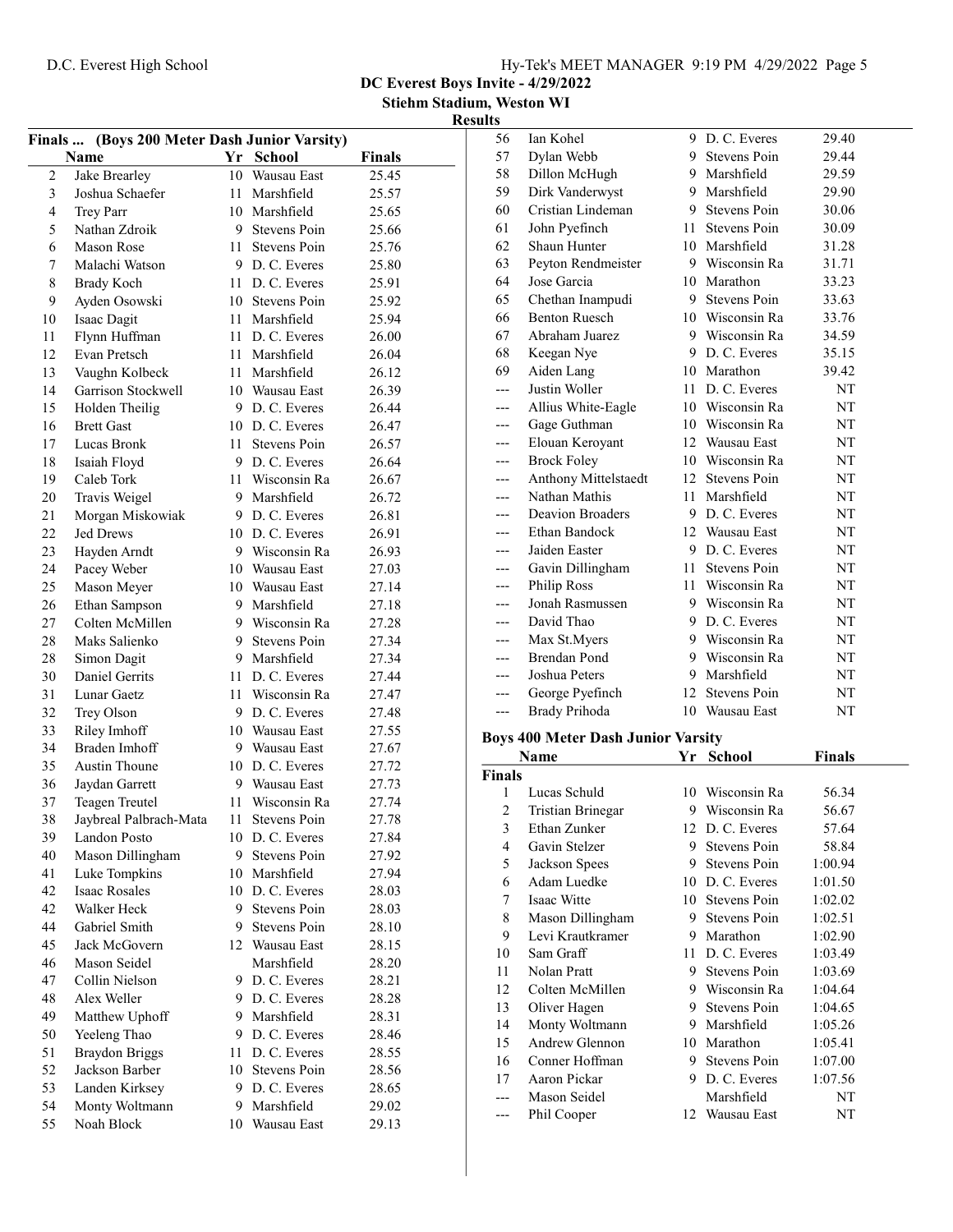|  | Hy-Tek's MEET MANAGER 9:19 PM 4/29/2022 Page 6 |  |  |
|--|------------------------------------------------|--|--|
|  |                                                |  |  |

Stiehm Stadium, Weston WI

#### Resul

|                    | Finals  (Boys 400 Meter Dash Junior Varsity) |     |                                  |               |
|--------------------|----------------------------------------------|-----|----------------------------------|---------------|
|                    | Name                                         |     | Yr School                        | <b>Finals</b> |
|                    | Caleb Dennee                                 |     | 10 Marshfield                    | NT            |
|                    | <b>Brock Foley</b>                           |     | 10 Wisconsin Ra                  | NΤ            |
|                    | Memphis Vang                                 |     | 9 D.C. Everes                    | DQ            |
|                    | <b>Boys 800 Meter Run Junior Varsity</b>     |     |                                  |               |
|                    | Name                                         |     | Yr School                        | <b>Finals</b> |
| <b>Finals</b>      |                                              |     |                                  |               |
| 1                  | Brandon Messmann                             |     | 9 Marshfield                     | 2:16.58       |
| 2                  | David Mckee                                  |     | 12 Marshfield                    | 2:17.12       |
| 3                  | Joey Cashmer                                 |     | 9 Marshfield                     | 2:17.35       |
| 4                  | Donovan Menningen                            |     | 10 Stevens Poin                  | 2:21.78       |
| 5                  | Jack Graff                                   |     | 12 D.C. Everes                   | 2:23.21       |
| 6                  | Evan Fuchs                                   |     | 9 D.C. Everes                    | 2:23.77       |
| 7                  | Ty Hojnacki                                  |     | 10 Stevens Poin                  | 2:24.35       |
| 8                  | Will Hagedorn                                |     | 12 D.C. Everes                   | 2:25.30       |
| 9                  | Charlie Belson                               |     | 9 Stevens Poin                   | 2:26.06       |
| 10                 | Mason Horn                                   |     | 9 Marshfield                     | 2:26.76       |
| 11                 | Jason Guion                                  |     | 12 D. C. Everes                  | 2:27.57       |
| 12                 | Drew Bohlman                                 |     | 10 Stevens Poin                  | 2:27.99       |
| 13                 | Devon Powers                                 |     | 11 D. C. Everes                  | 2:28.59       |
| 14                 | Kevin Flores                                 |     | 9 Wisconsin Ra                   | 2:31.50       |
| 15                 | Brandon Gitzlaff                             |     | 10 Marathon                      | 2:36.57       |
| 16                 | Christian Simonsen                           |     | 9 D. C. Everes                   | 2:37.04       |
| 17                 | Tobias Klein                                 |     | 9 Stevens Poin                   | 2:40.77       |
| 18                 | Chris Zamzow                                 |     | 10 D.C. Everes                   | 2:41.95       |
| 19                 | Roman Naber                                  |     | 10 Wausau East                   | 2:42.20       |
| 20                 |                                              |     | 9 Stevens Poin                   | 2:46.42       |
| 21                 | Garrett Page                                 |     | 11 Stevens Poin                  |               |
|                    | Josiah Murphy                                |     | 10 D.C. Everes                   | 2:47.95       |
| 22                 | Arik Bauer                                   |     |                                  | 2:49.99       |
| ---                | Johnathon Pyburn<br>Fernando Simon           |     | 9 Wisconsin Ra<br>10 Wausau East | NΤ            |
| ---                |                                              |     |                                  | NΤ            |
|                    | <b>Boys 1600 Meter Run Junior Varsity</b>    |     |                                  |               |
|                    | <b>Name</b>                                  |     | Yr School                        | <b>Finals</b> |
| <b>Finals</b><br>1 | Brandon Messmann                             |     | 9 Marshfield                     |               |
|                    |                                              |     |                                  | 5:15.97       |
| 2                  | <b>Anton Scott</b>                           | 11. | Stevens Poin                     | 5:16.42       |
| 3                  | Sam Manthey                                  | 9   | Stevens Poin                     | 5:17.00       |
| 4                  | Mason Horn                                   | 9.  | Marshfield                       | 5:17.90       |
| 5                  | Frank Hagen                                  |     | 10 Stevens Poin                  | 5:18.73       |
| 6                  | Caden O'Connell                              |     | 10 Stevens Poin                  | 5:19.62       |
| 7                  | Michael Friese                               | 11  | Stevens Poin                     | 5:20.07       |
| 8                  | Jacob Wietrzykowski                          |     | 10 Stevens Poin                  | 5:23.26       |
| 9                  | Isaac Castleberg                             | 9.  | Stevens Poin                     | 5:36.84       |
| 10                 | Aiden Martinsen                              | 11  | Stevens Poin                     | 5:45.46       |
| 11                 | Jonathan Lang                                | 9.  | Stevens Poin                     | 5:46.14       |
| 12                 | Logan Maciejewski                            | 11  | Wisconsin Ra                     | 5:47.82       |
| 13                 | Ian Roloff                                   | 9.  | Stevens Poin                     | 5:50.42       |
| 14                 | Carter Higgins                               | 9.  | Stevens Poin                     | 5:52.12       |
| 15                 | Oliver Hagen                                 | 9.  | Stevens Poin                     | 5:57.17       |
| 16                 | Tobias Klein                                 |     | 9 Stevens Poin                   | 6:03.52       |
| 17                 | Collin Chiapuzio                             |     | 10 Stevens Poin                  | 6:04.01       |
| 18                 | Jerome Kawleski                              | 10  | Stevens Poin                     | 6:06.58       |
| 19                 | Kevin Flores                                 | 9   | Wisconsin Ra                     | 6:09.40       |

| sults           |                                                             |    |                                        |               |  |
|-----------------|-------------------------------------------------------------|----|----------------------------------------|---------------|--|
| 20              | Holden Knade-Stingle                                        |    | 10 Stevens Poin                        | 6:11.65       |  |
| 20              | Johnathon Pyburn                                            |    | 9 Wisconsin Ra                         | 6:11.65       |  |
| 22              | Arik Bauer                                                  |    | 10 D.C. Everes                         | 6:22.74       |  |
|                 | <b>Boys 3200 Meter Run Junior Varsity</b>                   |    |                                        |               |  |
|                 | <b>Name</b>                                                 |    | Yr School                              | <b>Finals</b> |  |
| Finals<br>$---$ | <b>Andrew Dziak</b>                                         |    | 9 Stevens Poin                         | NT            |  |
|                 | <b>Boys 110 Meter Hurdles Junior Varsity</b>                |    |                                        |               |  |
|                 | Name                                                        | Yr | <b>School</b>                          | <b>Finals</b> |  |
| <b>Finals</b>   |                                                             |    |                                        |               |  |
| 1               | Arriel Council                                              | 11 | Stevens Poin                           | 19.44         |  |
| $\overline{c}$  | Pacey Weber                                                 |    | 10 Wausau East                         | 19.99         |  |
| 3               | Jackson Spees                                               | 9. | Stevens Poin                           | 20.34         |  |
|                 | <b>Boys 300 Meter Hurdles Junior Varsity</b><br><b>Name</b> |    | Yr School                              | <b>Finals</b> |  |
| <b>Finals</b>   |                                                             |    |                                        |               |  |
| 1               | Dan'l Sullivan                                              |    | 10 Wausau East                         | 50.32         |  |
| $---$           | George Pyefinch                                             |    | 12 Stevens Poin                        | NT            |  |
| ---             | Logan Witberler                                             |    | 9 Marathon                             | NΤ            |  |
| ---             | Jalon Bailey-Clark                                          |    | 9 Wausau East                          | NΤ            |  |
| $---$           | Joshua Peters                                               |    | 9 Marshfield                           | NT            |  |
|                 |                                                             |    |                                        |               |  |
|                 | <b>Boys 4x100 Meter Relay Junior Varsity</b><br>Team        |    | <b>Relay</b>                           | <b>Finals</b> |  |
| Finals          |                                                             |    |                                        |               |  |
| 1               | D. C. Everest                                               |    |                                        | 45.51         |  |
|                 | 1) Clay Homan 11                                            |    | 2) Max Dennee 11                       |               |  |
|                 | 3) Dylan Neuendank 10                                       |    | 4) Rodney Olson 11                     |               |  |
| 2               | Wausau East                                                 |    |                                        | 50.94         |  |
|                 | 1) Pacey Weber 10                                           |    | 2) Chris Reif 10                       |               |  |
|                 | 3) Marquell Wraggs 10                                       |    | 4) Gannon Voegtline 10                 |               |  |
| 3               | Marshfield                                                  |    | B                                      | 51.86         |  |
|                 | 1) Travis Weigel 9                                          |    | 2) Matheus Molina 12                   |               |  |
|                 | 3) Dillon McHugh 9                                          |    | 4) Matthew Uphoff 9                    |               |  |
|                 | 4 Marshfield                                                |    |                                        | 59.59         |  |
|                 | 1) Joshua Steinbach 9                                       |    | 2) Ethan Knecht 9                      |               |  |
|                 | 3) Luke Tompkins 10                                         |    | 4) Caleb Dennee 10                     |               |  |
|                 | <b>Boys 4x200 Meter Relay Junior Varsity</b>                |    |                                        |               |  |
|                 | Team                                                        |    | Relay                                  | <b>Finals</b> |  |
| <b>Finals</b>   |                                                             |    |                                        |               |  |
| 1               | <b>Stevens Point</b>                                        |    |                                        | 1:40.92       |  |
|                 | 1) Walker Heck 9                                            |    | 2) Ayden Osowski 10                    |               |  |
|                 | 3) Nathan Zdroik 9                                          |    | 4) Brett Strong 9                      |               |  |
| 2               | D. C. Everest                                               |    |                                        | 1:41.15       |  |
|                 | 1) Brett Gast 10                                            |    | 2) Jaiden Easter 9                     |               |  |
|                 | 3) Wyatt Geier 11                                           |    | 4) Jayden Zoesch 10                    |               |  |
| 3               | <b>Stevens Point</b>                                        |    | Β                                      | 1:47.69       |  |
|                 | 1) Alex Halverson 10                                        |    | 2) Cristian Lindeman 9                 |               |  |
|                 | 3) Kaden Moreau 9                                           |    | 4) Maks Salienko 9                     |               |  |
| 4               | D. C. Everest                                               |    | В                                      | 1:48.60       |  |
|                 | 1) Brady Koch 11<br>3) Morgan Miskowiak 9                   |    | 2) Austin Thoune 10<br>4) Jed Drews 10 |               |  |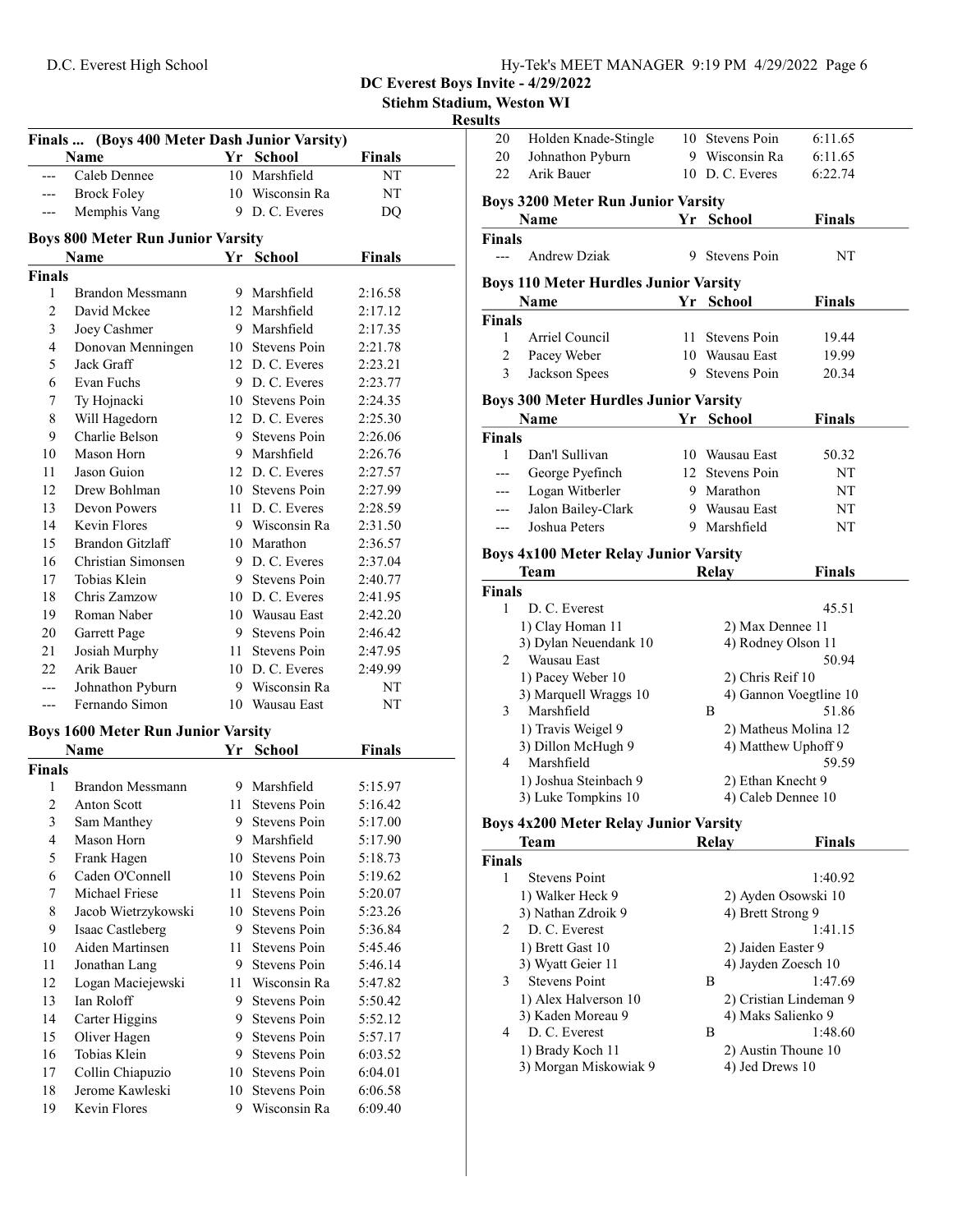| Hy-Tek's MEET MANAGER 9:19 PM 4/29/2022 Page 7 |  |  |
|------------------------------------------------|--|--|
|                                                |  |  |

DC Everest Boys Invite - 4/29/2022

Stiehm Stadium, Weston WI

# Results

| Finals  (Boys 4x200 Meter Relay Junior Varsity) |                                              |               |                         |  |
|-------------------------------------------------|----------------------------------------------|---------------|-------------------------|--|
|                                                 | <b>Team</b>                                  | Relay         | <b>Finals</b>           |  |
| 5                                               | <b>Wausau East</b>                           |               | 1:49.73                 |  |
|                                                 | 1) Riley Imhoff 10                           |               | 2) Noah Block 10        |  |
|                                                 | 3) Fernando Simon 10                         |               | 4) Ethan Bandock 12     |  |
|                                                 | <b>Boys 4x400 Meter Relay Junior Varsity</b> |               |                         |  |
|                                                 | <b>Team</b>                                  | Relay         | <b>Finals</b>           |  |
| <b>Finals</b>                                   |                                              |               |                         |  |
| $\mathbf{1}$                                    | <b>Stevens Point</b>                         | B             | 3:56.56                 |  |
|                                                 | 1) Trent Leonard 11                          |               | 2) Robert Kramar 12     |  |
|                                                 | 3) Jacob Wietrzykowski 10                    |               | 4) Aiden Martinsen 11   |  |
| 2                                               | Wisconsin Ra                                 |               | 4:01.43                 |  |
|                                                 | 1) Jacob Bender 11                           |               | 2) Imanuel Brinegar 11  |  |
|                                                 | 3) Tristian Brinegar 9                       |               | 4) Damion Stirk 11      |  |
| $\mathcal{E}$                                   | D. C. Everest                                |               | 4:04.84                 |  |
|                                                 | 1) Tate Minnihan 10                          |               | 2) Will Hagedorn 12     |  |
|                                                 | 3) Ethan Hanke 12                            |               | 4) Matt David 12        |  |
| 4                                               | <b>Stevens Point</b>                         | D             | 4:09.19                 |  |
|                                                 | 1) Lucas Bronk 11                            |               | 2) Evan Koelemay 11     |  |
|                                                 | 3) Gavin Dillingham 11                       |               | 4) Nathan Zdroik 9      |  |
| 5                                               | D. C. Everest                                | B             | 4:10.74                 |  |
|                                                 | 1) Evan Fuchs 9                              |               | 2) Christian Simonsen 9 |  |
|                                                 | 3) Jason Guion 12                            |               | 4) Collin Weller 12     |  |
| 6                                               | <b>Stevens Point</b>                         | $\mathcal{C}$ | 4:25.81                 |  |
|                                                 | 1) Sam Manthey 9                             |               | 2) Jonathan Lang 9      |  |
|                                                 | 3) Carter Higgins 9                          |               | 4) Garrett Page 9       |  |
| 7                                               | <b>Stevens Point</b>                         |               | 4:26.91                 |  |
|                                                 | 1) Frank Hagen 10                            |               | 2) Caden O'Connell 10   |  |
|                                                 | 3) Donovan Menningen 10                      |               | 4) Drew Bohlman 10      |  |
|                                                 | <b>Boys 4x800 Meter Relay Junior Varsity</b> |               |                         |  |
|                                                 | <b>Team</b>                                  | Relay         | <b>Finals</b>           |  |

| Team                                  | Relay           | Finals                  |
|---------------------------------------|-----------------|-------------------------|
| <b>Finals</b>                         |                 |                         |
| D. C. Everest                         |                 | 9:56.60                 |
| 1) Evan Fuchs 9                       |                 | 2) Christian Simonsen 9 |
| 3) Collin Weller 12                   |                 | 4) Noah Stachovak 11    |
| <b>Stevens Point</b><br>$\mathcal{D}$ |                 | 10:14.00                |
| 1) Isaac Castleberg 9                 | 2) Ian Roloff 9 |                         |
| 3) Ty Hojnacki 10                     |                 | 4) Charlie Belson 9     |

# Boys High Jump Junior Varsity

|               | <b>Name</b>                 | Yr  | <b>School</b>   | <b>Finals</b> |
|---------------|-----------------------------|-----|-----------------|---------------|
| <b>Finals</b> |                             |     |                 |               |
| 1             | Evan Jakobi                 |     | 10 Marshfield   | 5-04.00       |
| 2             | <b>Anthony Mittelstaedt</b> |     | 12 Stevens Poin | $5-02.00$     |
| 2             | Gabriel Smith               | 9   | Stevens Poin    | $5-02.00$     |
| 4             | Brady Koch                  | 11. | D. C. Everes    | 5-00.00       |
| 4             | Gavin Stelzer               | 9.  | Stevens Poin    | 5-00.00       |
| 4             | Ryan Donavan                |     | 11 Marshfield   | 5-00.00       |
| 7             | Dean Kopecky                | 9.  | D. C. Everes    | $4 - 10.00$   |
| 7             | Joshua Steinbach            | 9   | Marshfield      | $4 - 10.00$   |
| 7             | Sam Graff                   |     | 11 D. C. Everes | $4 - 10.00$   |
| 7             | Nolan Pratt                 | 9   | Stevens Poin    | $4 - 10.00$   |
| 11            | Ethan Bandock               |     | 12 Wausau East  | 4-08.00       |
| 11            | Austin Tysver               |     | 12 Marshfield   | 4-08.00       |

| 11                  | Cha Xiong                             | 11  | Wausau East                    | 4-08.00              |  |
|---------------------|---------------------------------------|-----|--------------------------------|----------------------|--|
| 11                  | Kaden Moreau                          | 9.  | <b>Stevens Poin</b>            | 4-08.00              |  |
| 11                  | Mason Horn                            | 9.  | Marshfield                     | 4-08.00              |  |
| 11                  | Joshua Peters                         |     | 9 Marshfield                   | 4-08.00              |  |
| $---$               | Matthew Uphoff                        |     | 9 Marshfield                   | NH                   |  |
| ---                 | Devon Harless                         |     | 12 Wisconsin Ra                | NH                   |  |
| ---                 | Asher Stoy                            | 9   | Stevens Poin                   | NH                   |  |
| $---$               | Conner Hoffman                        | 9.  | Stevens Poin                   | NH                   |  |
|                     | <b>Boys Pole Vault Junior Varsity</b> |     |                                |                      |  |
|                     | <b>Name</b>                           | Yr  | <b>School</b>                  | <b>Finals</b>        |  |
| Finals              |                                       |     |                                |                      |  |
| 1                   | Mason Dillingham                      | 9.  | Stevens Poin                   | 10-06.00             |  |
| $\overline{c}$      | Austin Tysver                         |     | 12 Marshfield                  | 9-06.00              |  |
| $\overline{c}$      | Isaac Witte                           | 10  | Stevens Poin                   | 9-06.00              |  |
| $\overline{4}$      | Tobias Klein                          | 9.  | Stevens Poin                   | 8-00.00              |  |
| 5                   | River Stanecki                        |     | 9 Marathon                     | 7-06.00              |  |
| 5                   | August Zimmermann                     |     | 12 D. C. Everes                | 7-06.00              |  |
| ---                 | Brandon Messmann                      |     | 9 Marshfield                   | NH                   |  |
| ---                 | Logan Witberler                       |     | 9 Marathon                     | NH                   |  |
| ---                 | Levi Krautkramer                      |     | 9 Marathon                     | NH                   |  |
| ---                 | Luke Tompkins                         |     | 10 Marshfield                  | NH                   |  |
| ---                 | Adam Symmank                          |     | 10 Wausau East                 | NH                   |  |
| ---                 | Keegan Nye                            | 9.  | D. C. Everes                   | NH                   |  |
|                     |                                       |     |                                |                      |  |
|                     | <b>Boys Long Jump Junior Varsity</b>  |     |                                |                      |  |
|                     | Name                                  | Yr. | School                         | <b>Finals</b>        |  |
| Finals              |                                       |     |                                |                      |  |
| 1                   | Arriel Council                        | 11. | <b>Stevens Poin</b>            | 18-07.00             |  |
| $\overline{c}$      | Dylan Neuendank                       |     | 10 D.C. Everes                 | 18-01.25             |  |
| $\mathfrak{Z}$      | Coy Strehlow                          |     | 9 D.C. Everes                  | 17-10.25             |  |
| $\overline{4}$<br>5 | Walker Heck                           | 9.  | Stevens Poin                   | 17-04.00             |  |
|                     | Isaiah Floyd                          |     | 9 D.C. Everes                  | 17-03.00             |  |
| 6<br>7              | Trey Parr<br>Christian Chin           |     | 10 Marshfield<br>12 Marshfield | 17-01.50             |  |
| 8                   | Alex Halverson                        |     | 10 Stevens Poin                | 16-08.50             |  |
| 9                   |                                       |     | 11 D. C. Everes                | 16-06.50<br>16-06.00 |  |
| 10                  | Wyatt Geier<br>Ethan Zunker           |     | 12 D. C. Everes                |                      |  |
| 11                  | Nathan Zdroik                         | 9.  | Stevens Poin                   | 16-04.75<br>16-03.50 |  |
| 12                  | Quinn Barber                          |     | 10 Wausau East                 | 16-03.00             |  |
| 13                  | Ryan Donavan                          | 11  | Marshfield                     | 16-02.25             |  |
| 14                  | Jake Brearley                         | 10  | Wausau East                    | 16-01.00             |  |
| 15                  | Dylan Webb                            | 9.  | <b>Stevens Poin</b>            | 16-00.25             |  |
| 16                  | Ethan Sampson                         | 9.  | Marshfield                     | 16-00.00             |  |
| 17                  | Monty Woltmann                        | 9.  | Marshfield                     | 15-08.00             |  |
| 18                  | Daniel Gerrits                        | 11  | D. C. Everes                   | 15-06.00             |  |
| 19                  | Dirk Vanderwyst                       | 9   | Marshfield                     | 15-04.25             |  |
| 19                  | Travis Weigel                         | 9   | Marshfield                     | 15-04.25             |  |
| 21                  | Justin Woller                         | 11  | D. C. Everes                   | 15-00.00             |  |
| 22                  | Dean Kopecky                          | 9.  | D. C. Everes                   | 14-09.50             |  |
| 23                  | George Pyefinch                       | 12  | <b>Stevens Poin</b>            | 14-08.00             |  |
| 24                  | Riley Imhoff                          | 10  | Wausau East                    | 14-04.25             |  |
| 25                  | Jack Graff                            | 12  | D. C. Everes                   | 14-03.25             |  |
| 26                  | Shaun Hunter                          | 10  | Marshfield                     | 13-08.50             |  |
| 27                  | Marquell Wraggs                       | 10  | Wausau East                    | 13-08.00             |  |
| 28                  | Landen Kirksey                        |     | 9 D.C. Everes                  | 13-06.00             |  |
|                     |                                       |     |                                |                      |  |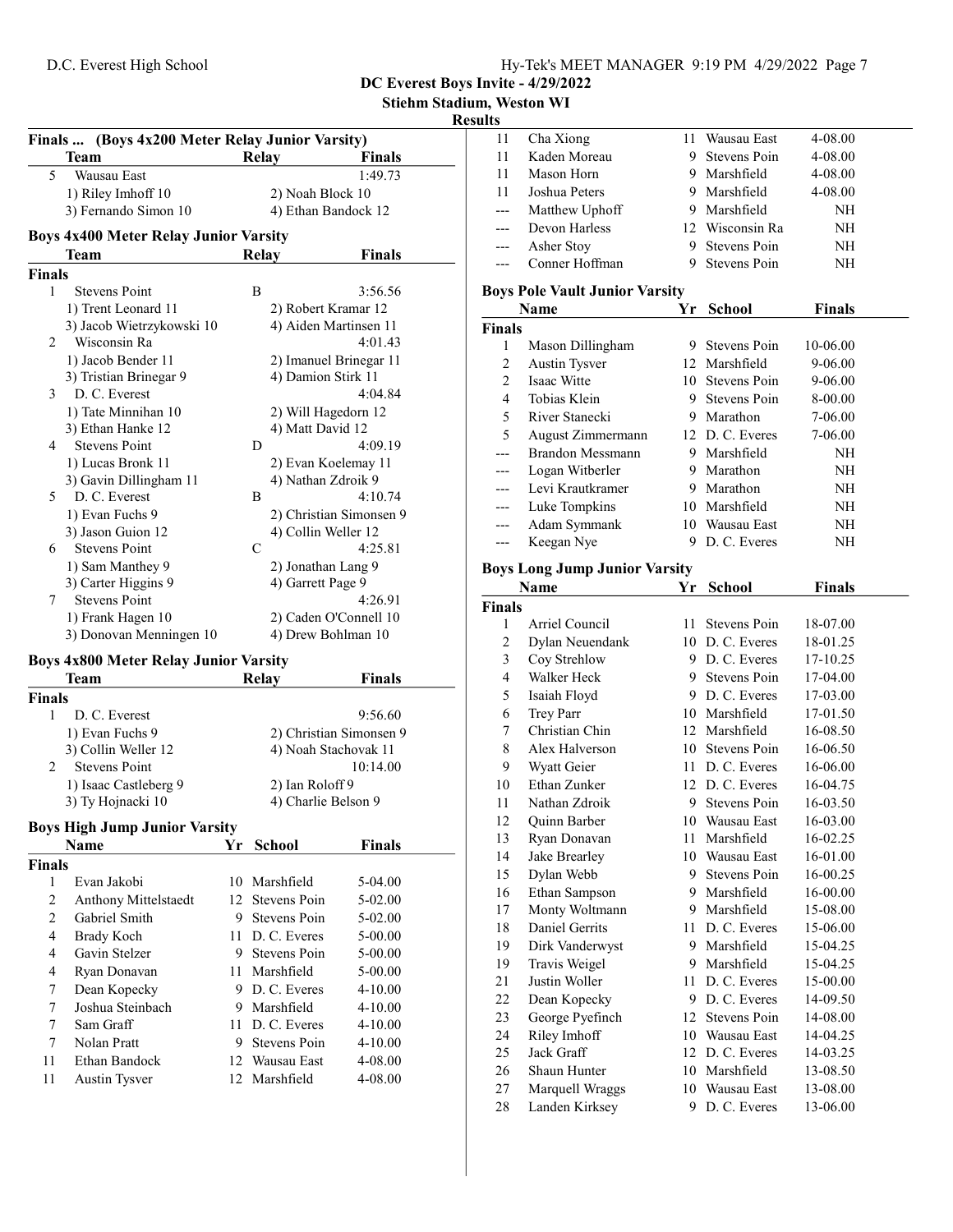DC Everest Boys Invite - 4/29/2022

Stiehm Stadium, Weston WI

# Results

| Finals  (Boys Long Jump Junior Varsity) |                                        |      |                 |               |  |
|-----------------------------------------|----------------------------------------|------|-----------------|---------------|--|
|                                         | Name                                   |      | Yr School       | <b>Finals</b> |  |
| 29                                      | Ian Kohel                              |      | 9 D.C. Everes   | 12-10.00      |  |
| 30                                      | Jose Garcia                            |      | 10 Marathon     | 11-02.50      |  |
|                                         | Collin Nielson                         |      | 9 D. C. Everes  | ND            |  |
|                                         | Samuel Ollech                          |      | 12 Stevens Poin | ND            |  |
| ---                                     | <b>Deavion Broaders</b>                |      | 9 D.C. Everes   | ND            |  |
| ---                                     | <b>Brady Prihoda</b>                   |      | 10 Wausau East  | ND            |  |
| ---                                     | Aiden Lang                             |      | 10 Marathon     | ND            |  |
| ---                                     | Nathan Mathis                          |      | 11 Marshfield   | ND            |  |
|                                         | <b>Boys Triple Jump Junior Varsity</b> |      |                 |               |  |
|                                         | <b>Name</b>                            | Yr   | <b>School</b>   | <b>Finals</b> |  |
| <b>Finals</b>                           |                                        |      |                 |               |  |
| 1                                       | Arriel Council                         | 11   | Stevens Poin    | 39-01.00      |  |
| 2                                       | Lucas Schuld                           |      | 10 Wisconsin Ra | 36-02.50      |  |
| 3                                       | Ryan Donavan                           |      | 11 Marshfield   | 35-03.50      |  |
| 4                                       | Sam Graff                              |      | 11 D. C. Everes | 34-00.50      |  |
| 5                                       | Casey Stuedemann                       |      | 9 D.C. Everes   | 32-02.00      |  |
| 6                                       | Shaun Hunter                           |      | 10 Marshfield   | 31-09.00      |  |
| 7                                       | Lawson Hephner                         |      | 9 Wisconsin Ra  | 30-10.00      |  |
| 8                                       | <b>Benton Ruesch</b>                   |      | 10 Wisconsin Ra | 24-11.25      |  |
|                                         |                                        |      |                 |               |  |
|                                         | <b>Boys Shot Put Junior Varsity</b>    |      |                 |               |  |
|                                         | Name                                   | Υr   | <b>School</b>   | Finals        |  |
| <b>Finals</b>                           |                                        |      |                 |               |  |
| 1                                       | Christian Chin                         |      | 12 Marshfield   | 36-01.00      |  |
| 2                                       | Daniel Becker                          |      | 10 D.C. Everes  | 35-10.50      |  |
| 3                                       | Casey Isaacson                         |      | 10 D.C. Everes  | 35-09.50      |  |
| 4                                       | Eric Deschaine                         |      | 12 Marshfield   | 35-03.00      |  |
| 4                                       | Jesse Messmann                         |      | 12 Marshfield   | 35-03.00      |  |
| 6                                       | Bennett Ksicinski                      |      | 12 Stevens Poin | 34-04.00      |  |
| 7                                       | Noah DeMoss                            |      | 10 Wausau East  | 33-08.50      |  |
| 8                                       | Gavyn Laack                            |      | 10 Wisconsin Ra | 33-03.00      |  |
| 8                                       | Jelani Payne                           |      | 10 Wisconsin Ra | 33-03.00      |  |
| 10                                      | Torin Lowe                             |      | 10 Wausau East  | 32-10.00      |  |
| 11                                      | Rapids Khang                           |      | 10 Wisconsin Ra | 32-09.00      |  |
| 12                                      | <b>Grant Whitsett</b>                  |      | 12 D.C. Everes  | 32-02.00      |  |
| 13                                      | <b>Shulong Vang</b>                    |      | 10 D.C. Everes  | 32-01.00      |  |
| 14                                      | Jesse Hernandez                        | 11 - | Stevens Poin    | 31-04.50      |  |
| 15                                      | Matthew Magle                          | 11   | Stevens Poin    | 31-01.50      |  |
| 16                                      | Elias Diaz                             | 10   | Wisconsin Ra    | 31-00.00      |  |
| 17                                      | Charlie Cayley                         |      | 9 Wausau East   | 30-01.00      |  |
| 18                                      | Pierce Weigel                          |      | 10 Marshfield   | 29-10.00      |  |
| 19                                      | Donavin Kracium                        |      | 9 D.C. Everes   | 29-09.00      |  |
| 20                                      | Kao Thao                               | 11   | Wisconsin Ra    | 29-07.50      |  |
| 21                                      | Cesar Olivares                         | 11   | D. C. Everes    | 29-02.00      |  |
| 22                                      | Tanner Gormanson                       |      | 9 Wisconsin Ra  | 28-09.50      |  |
| 23                                      | Xander Kuklinski                       |      | 10 Wisconsin Ra | 28-08.00      |  |
| 24                                      | Dane Docherty                          |      | 10 Wisconsin Ra | 28-07.00      |  |
| 25                                      | Patrick Arneson                        |      | 10 Stevens Poin | 28-03.50      |  |
| 26                                      | Jake Masanz                            |      | 12 D.C. Everes  | 27-10.00      |  |
| 26                                      | <b>Blake Gruhlke</b>                   |      | 9 D.C. Everes   | 27-10.00      |  |
| 28                                      | Marcus Gibbs                           |      | 10 Wausau East  | 27-06.00      |  |
| 29                                      | Jadyn Thompson                         | 9.   | D. C. Everes    | 27-04.00      |  |
| 30                                      | Elias Heckman                          | 9.   | Wisconsin Ra    | 27-01.00      |  |

| ᄖ  |                       |     |                 |              |
|----|-----------------------|-----|-----------------|--------------|
| 31 | Keagan Kimball        | 10  | Wisconsin Ra    | 26-10.00     |
| 32 | Solomon Jaipuri       | 9.  | D. C. Everes    | 26-08.00     |
| 33 | Simon Dagit           | 9   | Marshfield      | 26-07.50     |
| 34 | Nicholas Roska        | 9   | Stevens Poin    | 26-00.00     |
| 35 | Yulian Bahena-ruacho  | 10  | Marshfield      | 25-07.50     |
| 36 | Nash Sullivan         | 9   | Wisconsin Ra    | 25-06.00     |
| 37 | Michael Thomson       | 11. | Marathon        | 25-01.00     |
| 38 | Dakota Krohn          |     | 10 Wisconsin Ra | 24-11.50     |
| 39 | Gavin Chang           | 9   | D. C. Everes    | 24-06.00     |
| 40 | Greg Sweet            |     | 10 Wisconsin Ra | 23-09.00     |
| 41 | <b>Blake Pennings</b> |     | 10 D.C. Everes  | 22-00.00     |
| 42 | Wade Noskowiak        |     | 10 Stevens Poin | $21 - 10.00$ |
| 43 | Justin DuBore         | 9   | D. C. Everes    | 18-06.00     |
|    | Xander Kracium        | 11  | D. C. Everes    | ND           |

# Boys Discus Throw Junior Varsity

|                         | Name                  |      | Yr School       | <b>Finals</b> |  |
|-------------------------|-----------------------|------|-----------------|---------------|--|
| Finals                  |                       |      |                 |               |  |
| 1                       | Casey Isaacson        |      | 10 D.C. Everes  | 108-11        |  |
| $\overline{c}$          | Greysen Reimer        |      | 10 Wisconsin Ra | 106-04        |  |
| $\overline{\mathbf{3}}$ | Shulong Vang          |      | 10 D.C. Everes  | 105-10        |  |
| $\overline{4}$          | Noah DeMoss           |      | 10 Wausau East  | 98-11         |  |
| 5                       | Jake Masanz           |      | 12 D.C. Everes  | 96-09         |  |
| 6                       | Daniel Becker         |      | 10 D.C. Everes  | 94-02         |  |
| $\boldsymbol{7}$        | Charlie Cayley        |      | 9 Wausau East   | 93-06         |  |
| 8                       | Bennett Ksicinski     |      | 12 Stevens Poin | 90-06         |  |
| 9                       | Garrison Stockwell    |      | 10 Wausau East  | 90-03         |  |
| 10                      | Sam Scheidegger       |      | 11 Wisconsin Ra | 88-11         |  |
| 10                      | Torin Lowe            |      | 10 Wausau East  | 88-11         |  |
| 12                      | Gannon Voegtline      |      | 10 Wausau East  | 88-02         |  |
| 13                      | <b>Grant Whitsett</b> |      | 12 D. C. Everes | 87-09         |  |
| 14                      | Xander Kuklinski      |      | 10 Wisconsin Ra | 85-02         |  |
| 15                      | <b>Josh Barnett</b>   |      | 10 Wisconsin Ra | 84-01         |  |
| 16                      | Ethan Ehlinger        |      | 10 Stevens Poin | 83-10         |  |
| 17                      | Elias Diaz            |      | 10 Wisconsin Ra | 83-01         |  |
| 18                      | Donavin Kracium       |      | 9 D.C. Everes   | 82-05         |  |
| 19                      | Cesar Olivares        |      | 11 D. C. Everes | 81-10         |  |
| 20                      | Colten McMillen       |      | 9 Wisconsin Ra  | 80-04         |  |
| 21                      | Marcus Gibbs          |      | 10 Wausau East  | 80-00         |  |
| 22                      | Jelani Payne          |      | 10 Wisconsin Ra | 78-04         |  |
| 23                      | Gavin Chang           |      | 9 D.C. Everes   | 77-10         |  |
| 24                      | Nash Sullivan         |      | 9 Wisconsin Ra  | 77-05         |  |
| 25                      | Solomon Jaipuri       |      | 9 D.C. Everes   | 76-11         |  |
| 26                      | Patrick Arneson       |      | 10 Stevens Poin | 76-09         |  |
| 27                      | Nolan Bach            | 10   | Stevens Poin    | 76-07         |  |
| 28                      | <b>Blake Gruhlke</b>  |      | 9 D.C. Everes   | 76-06         |  |
| 29                      | Pierce Weigel         |      | 10 Marshfield   | 76-04         |  |
| 29                      | Dane Docherty         |      | 10 Wisconsin Ra | 76-04         |  |
| 31                      | Matthew Magle         | 11 - | Stevens Poin    | 75-09         |  |
| 32                      | Yulian Bahena-ruacho  |      | 10 Marshfield   | 75-05         |  |
| 33                      | Rapids Khang          |      | 10 Wisconsin Ra | 75-04         |  |
| 34                      | Noah Peterson         |      | 11 Marshfield   | 75-03         |  |
| 35                      | Nate Smith            |      | 12 Stevens Poin | 74-04         |  |
| 36                      | Dakota Krohn          |      | 10 Wisconsin Ra | 72-05         |  |
| 37                      | Jadyn Thompson        | 9.   | D. C. Everes    | 72-01         |  |
| 38                      | Tanner Gormanson      | 9    | Wisconsin Ra    | 69-07         |  |